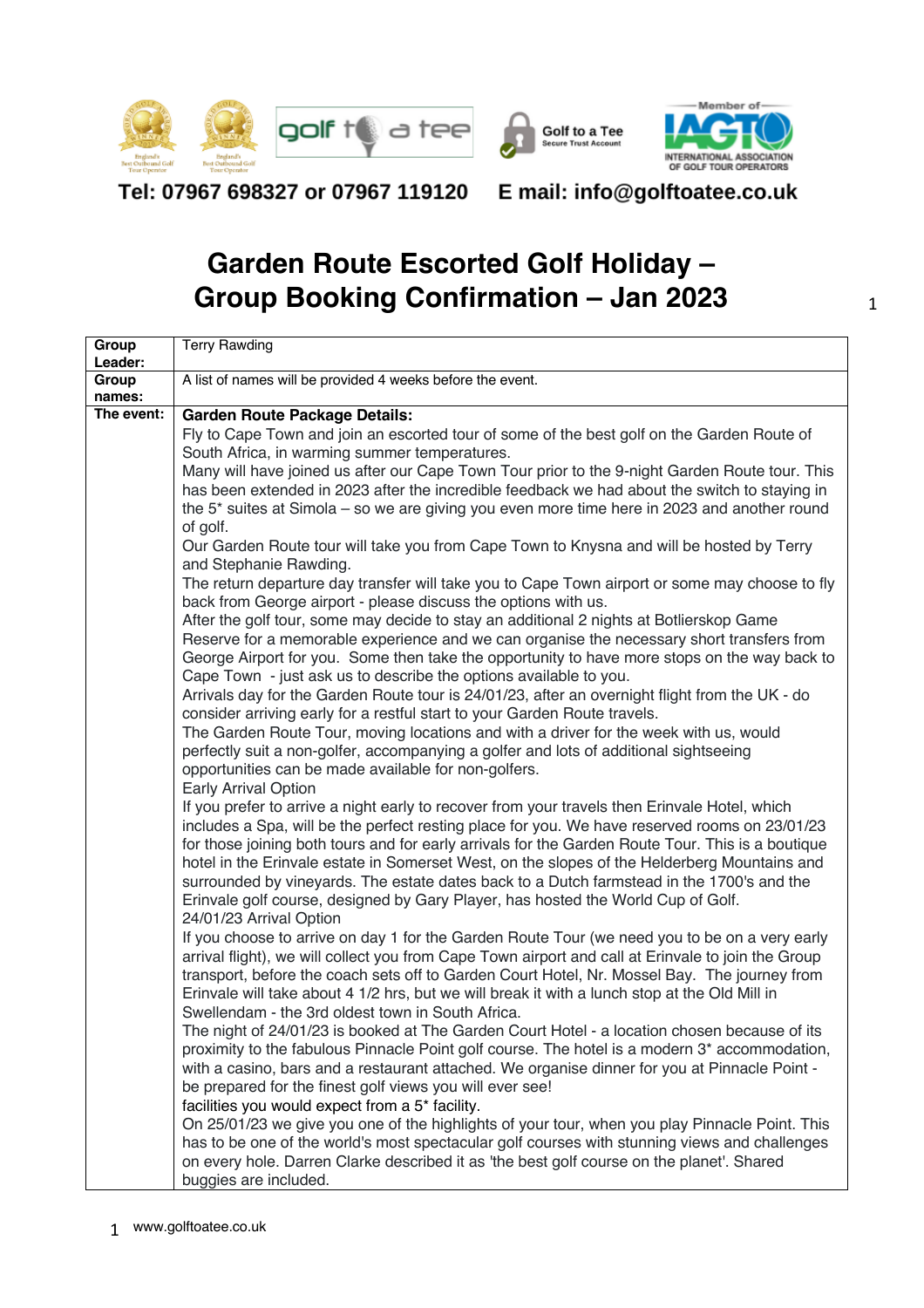





### Tel: 07967 698327 or 07967 119120

## E mail: info@golftoatee.co.uk

|            | After golf on 25/01/23 you move onto 5 <sup>*</sup> Fancourt Resort in George and stay 3 nights<br>here. Fancourt has been voted the World's Best Golf Resort many times. Here, dinner on the<br>arrival night is included in your package as is playing 2 rounds on Montagu (rated 2nd best<br>course in the Western Cape) and Outeniqua (rated 8th best course in the Western Cape). If<br>you prefer you could upgrade one of these rounds to Fancourt Links (rated 1st) - a max<br>handicap of 16 applies to the Links. Shared buggies are included for 2 rounds of golf in your<br>package, along with a half-way house lunch.<br>Non-Golfers can have 2 x Spa treatments in place of golf.<br>Fancourt is one of the finest golf resorts in the world, with an exceptional mix of classic<br>elegance and modern luxury - it only has 115 rooms. Your room will be one of the Classic<br>Rooms, but we can upgrade you to stay in Luxury rooms or suites, or even the exclusive Manor<br>House - including your own butler! During your time at Fancourt we will organise at least 1<br>night to dine out in George. Fancourt has all the leisure facilities you would expect from a 5*<br>facility.<br>On 28/01/23 we move onto to Knysna, a 50-minute journey, with spectacular views on the way<br>- we stop en-route at a great golf shop and then refreshments stop which allows you to paddle<br>in the Indian Ocean!<br>For those of you looking for more golf on the travel day, this can be arranged for you. For<br>others we can arrange for you to visit an Elephant Reserve later that afternoon - this is a<br>highlight for many!<br>You will stay 5 nights at 5* Simola Resort Hotel with a spectacular view of Knysna, looking over<br>the lagoon and out to 'The Heads'. The hotel is complete with all of the 5 <sup>*</sup> comforts you would<br>expect. You will stay in one of Simola's spacious Suites.<br>You will play 2 rounds at Simola, a Jack Nicklaus Signature course - shared buggies and<br>halfway house lunch are included. From here you have spectacular views of the River, the<br>Lagoon at Knysna and 'The Heads'. You can also play the 5* Pezula Championship course as<br>a supplementary round - with equally special views of Knysna and the Lagoon - again shared<br>buggies are included. Or take a rest day - on which we can recommend several options from<br>beach walks to boat rides.<br>We take you back to George to play the highly rated members course, again buggies are<br>included. Do expect to see monkeys on the course here!<br>A Farwell Meal, with wine is included in your package at Simola.<br>On 02/02/23 we can transfer you to George airport or Cape Town for onward flights. The Cape |
|------------|-------------------------------------------------------------------------------------------------------------------------------------------------------------------------------------------------------------------------------------------------------------------------------------------------------------------------------------------------------------------------------------------------------------------------------------------------------------------------------------------------------------------------------------------------------------------------------------------------------------------------------------------------------------------------------------------------------------------------------------------------------------------------------------------------------------------------------------------------------------------------------------------------------------------------------------------------------------------------------------------------------------------------------------------------------------------------------------------------------------------------------------------------------------------------------------------------------------------------------------------------------------------------------------------------------------------------------------------------------------------------------------------------------------------------------------------------------------------------------------------------------------------------------------------------------------------------------------------------------------------------------------------------------------------------------------------------------------------------------------------------------------------------------------------------------------------------------------------------------------------------------------------------------------------------------------------------------------------------------------------------------------------------------------------------------------------------------------------------------------------------------------------------------------------------------------------------------------------------------------------------------------------------------------------------------------------------------------------------------------------------------------------------------------------------------------------------------------------------------------------------------------------------------------------------------------------------------------------------------------------------------------------------------------------------------------------------------------------------------------------------------------------------|
|            | Town journey is 5hr transfer, with opportunities for stops.<br>Or continue your adventures in the Mossel Bay area, with 2 nights at Botlierskop Private Game<br>Reserve where we have just 5 Luxury Tents reserved for 2 nights - see the Option below!                                                                                                                                                                                                                                                                                                                                                                                                                                                                                                                                                                                                                                                                                                                                                                                                                                                                                                                                                                                                                                                                                                                                                                                                                                                                                                                                                                                                                                                                                                                                                                                                                                                                                                                                                                                                                                                                                                                                                                                                                                                                                                                                                                                                                                                                                                                                                                                                                                                                                                                 |
| The hotel: |                                                                                                                                                                                                                                                                                                                                                                                                                                                                                                                                                                                                                                                                                                                                                                                                                                                                                                                                                                                                                                                                                                                                                                                                                                                                                                                                                                                                                                                                                                                                                                                                                                                                                                                                                                                                                                                                                                                                                                                                                                                                                                                                                                                                                                                                                                                                                                                                                                                                                                                                                                                                                                                                                                                                                                         |
|            | This event involves 3 hotels, which are described above.                                                                                                                                                                                                                                                                                                                                                                                                                                                                                                                                                                                                                                                                                                                                                                                                                                                                                                                                                                                                                                                                                                                                                                                                                                                                                                                                                                                                                                                                                                                                                                                                                                                                                                                                                                                                                                                                                                                                                                                                                                                                                                                                                                                                                                                                                                                                                                                                                                                                                                                                                                                                                                                                                                                |
| Dates:     | Your itinerary:                                                                                                                                                                                                                                                                                                                                                                                                                                                                                                                                                                                                                                                                                                                                                                                                                                                                                                                                                                                                                                                                                                                                                                                                                                                                                                                                                                                                                                                                                                                                                                                                                                                                                                                                                                                                                                                                                                                                                                                                                                                                                                                                                                                                                                                                                                                                                                                                                                                                                                                                                                                                                                                                                                                                                         |
|            | - 24/01/23 - Arrival Day. Transfers from Cape Town airport to Garden Court via Erinvale at<br>Somerset West and Swellendam. Stay 3* Garden Court, next door to Pinnacle Point. Dinner<br>arranged for you at the Pinnacle Point clubhouse (not in package).                                                                                                                                                                                                                                                                                                                                                                                                                                                                                                                                                                                                                                                                                                                                                                                                                                                                                                                                                                                                                                                                                                                                                                                                                                                                                                                                                                                                                                                                                                                                                                                                                                                                                                                                                                                                                                                                                                                                                                                                                                                                                                                                                                                                                                                                                                                                                                                                                                                                                                             |
|            | - 25/01/23 - play spectacular Pinnacle Point - includes shared buggies. Stay 5* Fancourt Hotel,<br>near George. Dinner included at La Cantina, Fancourt.                                                                                                                                                                                                                                                                                                                                                                                                                                                                                                                                                                                                                                                                                                                                                                                                                                                                                                                                                                                                                                                                                                                                                                                                                                                                                                                                                                                                                                                                                                                                                                                                                                                                                                                                                                                                                                                                                                                                                                                                                                                                                                                                                                                                                                                                                                                                                                                                                                                                                                                                                                                                                |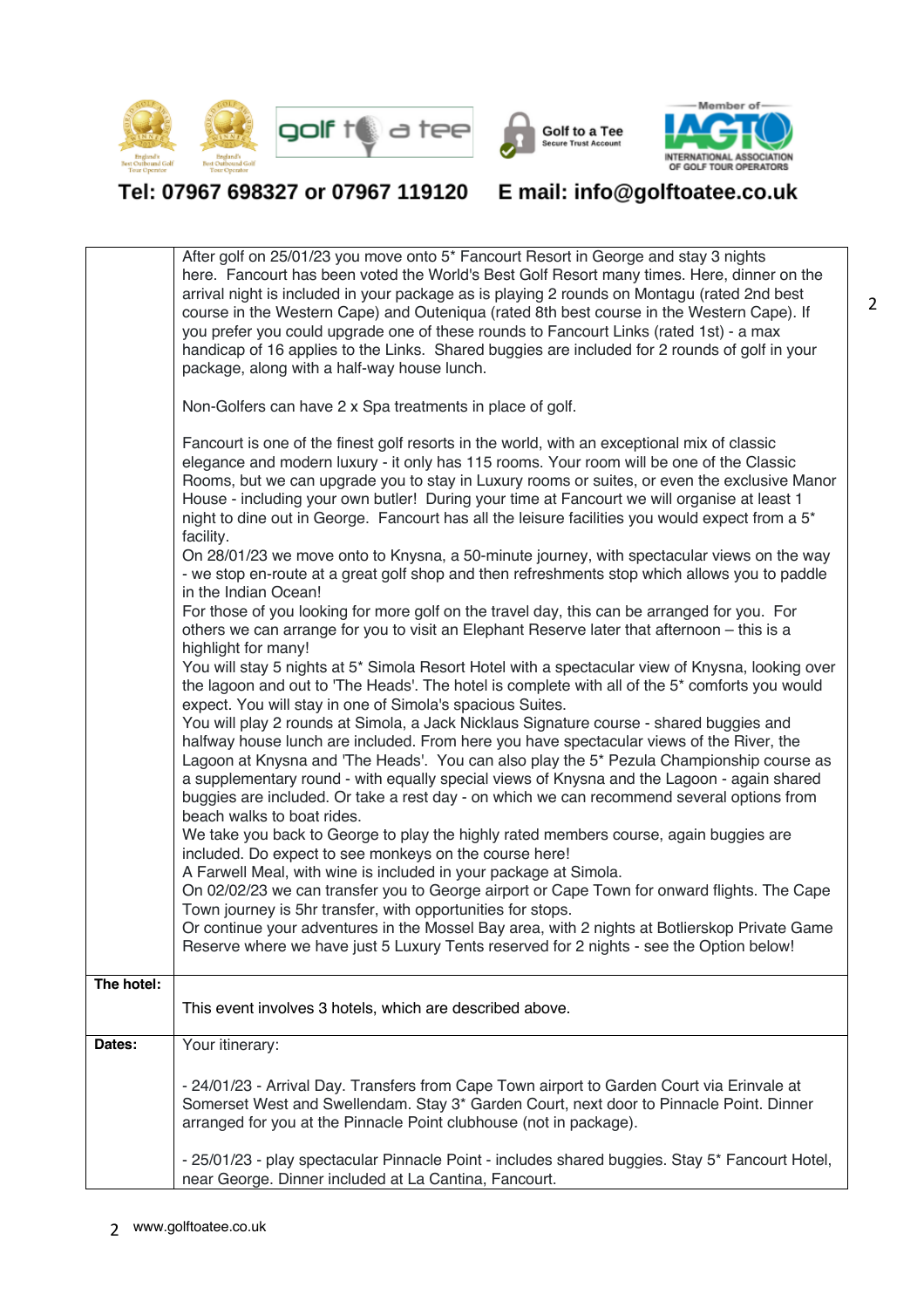





## Tel: 07967 698327 or 07967 119120 E mail: info@golftoatee.co.uk

 $\Gamma$ 

 $\overline{\mathsf{T}}$ 

|                    | - 26/01/23 - play Outeniqua, Fancourt - includes shared buggies. Stay 5* Fancourt<br>Hotel. Choose from 5 different restaurants at Fancourt.                                                                                                                                                                                                                                                                                                                                                                                |
|--------------------|-----------------------------------------------------------------------------------------------------------------------------------------------------------------------------------------------------------------------------------------------------------------------------------------------------------------------------------------------------------------------------------------------------------------------------------------------------------------------------------------------------------------------------|
|                    | - 27/01/23 - play Montagu, Fancourt - includes shared buggies. We will give you the<br>opportunity to dine out in George.                                                                                                                                                                                                                                                                                                                                                                                                   |
|                    | - 28/01/23 - travel to Knysna - a spectacular drive through The Wilderness area and a stop at<br>The Indian Ocean! In the afternoon explore Knysna Waterfront or play supplementary golf or<br>rest by the pool.                                                                                                                                                                                                                                                                                                            |
|                    | Many will book the supplementary visit to an Elephant Reserve. Stay 5* Simola Hotel Knysna.                                                                                                                                                                                                                                                                                                                                                                                                                                 |
|                    | - 29/01/23 - play Simola - includes shared buggies and halfway house lunch. Stay 5* Simola<br>Hotel, Knysna Quay. We will give you the opportunity to dine out in Knysna.                                                                                                                                                                                                                                                                                                                                                   |
|                    | - 30/01/23 - We play George members club - do look out for the monkeys! Includes shared<br>buggies. Stay 5* Simola Hotel, Knysna. We will give you the opportunity to dine out in Knysna.                                                                                                                                                                                                                                                                                                                                   |
|                    | - 31/01/23 - a rest day. We have lots of suggestions for you in terms of exploring the area, or<br>just relax by the infinity pool and enjoy one of the best views you will ever see! For those<br>wanting more golf we have tee times at Pezula, with buggies.                                                                                                                                                                                                                                                             |
|                    | - 01/02/23 - play Simola - includes shared buggies and halfway house lunch. Stay 5* Simola<br>Hotel, Knysna. Includes Farewell Meal, with wine.                                                                                                                                                                                                                                                                                                                                                                             |
|                    | - 02/02/23 - Departure Day. Transfers to George Airport or Cape Town International Airport.<br>Botlierskop transfers are collected from George Airport.                                                                                                                                                                                                                                                                                                                                                                     |
| Package<br>& cost: | Option 1<br>- Golf to a Tee hosts<br>- 9 nights B&B in 3 hotels - see itinerary above. 2 of the hotels are 5*.<br>- Includes 6 rounds of Championship golf, including buggies Play - Pinnacle Point,<br>Fancourt x 2 courses, Simola x 2 and George. With more playing opportunities on rest days.<br>- Arrival Fancourt Meal (excluding drinks) and Farewell Simola Meal, including wine.<br>- Daily Golf to a Tee Competitions & Prizes<br>- GTAT Secure Trust<br>- GTAT covers tips to load vehicles, Caddy Masters etc. |
|                    | Golfer package from £1,799pp<br>Based on 2 persons sharing a twin room.                                                                                                                                                                                                                                                                                                                                                                                                                                                     |
|                    | Supplements apply for room upgrades:<br>- Upgrade to a Luxury room at Fancourt = £36pp per night, based on 2 sharing. Or a 1-<br>bedroom suite at £78pp per night based on 2 sharing.                                                                                                                                                                                                                                                                                                                                       |
|                    | Non-Golfer price £1,599pp - includes 2 x Spa Treatments at Fancourt in place of the 2 x<br>Golf Rounds, based on sharing with a golfer.                                                                                                                                                                                                                                                                                                                                                                                     |
|                    | Option 2 - from 02/02/23 stay 2 nights at Botlierskop Game Reserve, near Mossel Bay. Depart<br>04/02/23.                                                                                                                                                                                                                                                                                                                                                                                                                    |

٦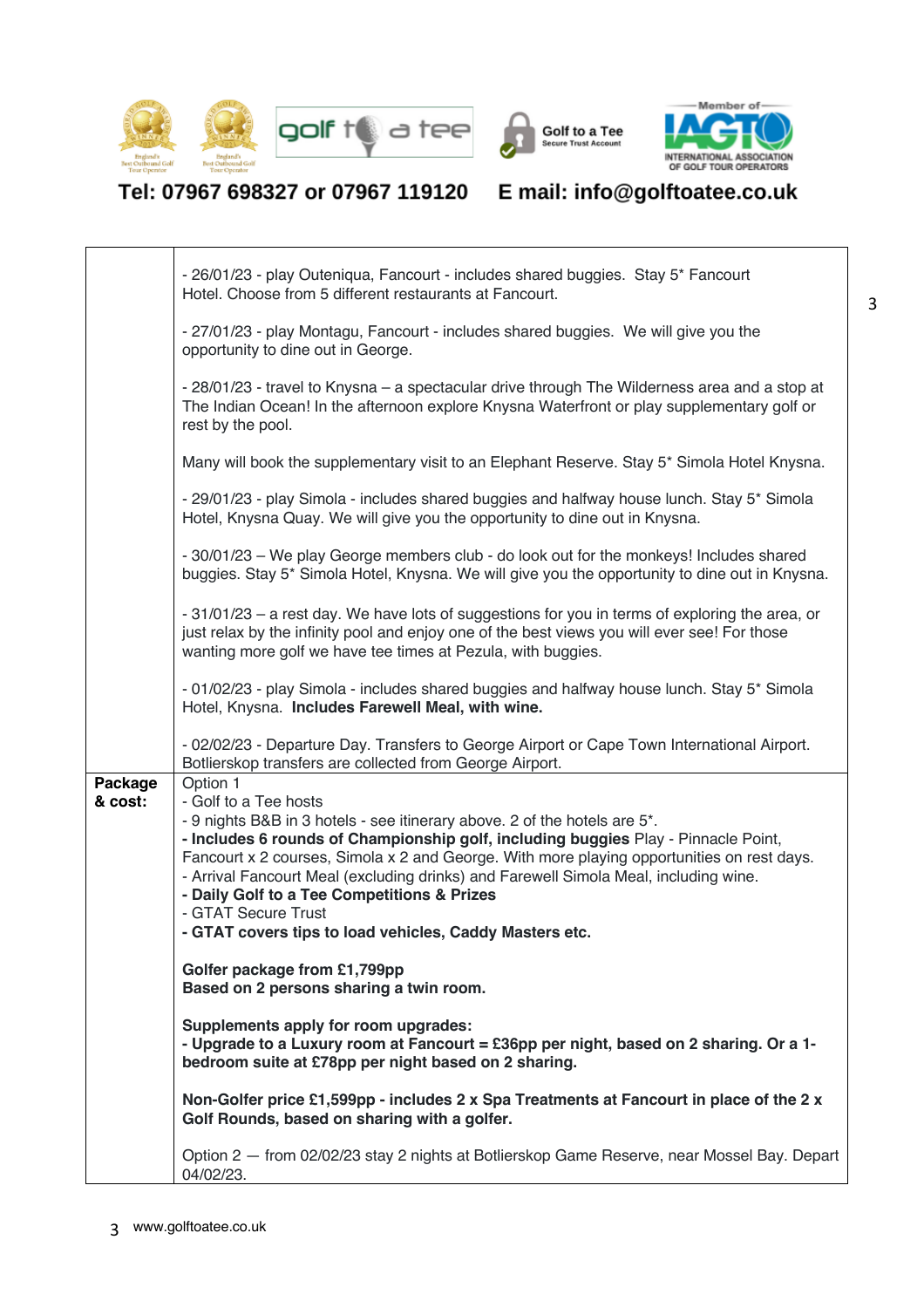





### Tel: 07967 698327 or 07967 119120

## E mail: info@golftoatee.co.uk

|                        | A package cost of £859pp.<br>Based on 2 persons sharing a twin Deluxe Luxury Tents - upgraded in 2022. See room                                                                                                                                                                                                                                                                                                                                                                                 |
|------------------------|-------------------------------------------------------------------------------------------------------------------------------------------------------------------------------------------------------------------------------------------------------------------------------------------------------------------------------------------------------------------------------------------------------------------------------------------------------------------------------------------------|
|                        | description below.<br>We have 5 twin room tents reserved.                                                                                                                                                                                                                                                                                                                                                                                                                                       |
|                        | The cost includes:                                                                                                                                                                                                                                                                                                                                                                                                                                                                              |
|                        | - Day 1: Arrival drink, Lunch, Game Drive and Dinner<br>- Day 2: Game Drive (3hr), Breakfast, Lunch, Game Drive (3hr), Dinner                                                                                                                                                                                                                                                                                                                                                                   |
|                        | - Day 3: Game drive (3hr) or Horseback Safari (1 or 2hr), Breakfast                                                                                                                                                                                                                                                                                                                                                                                                                             |
|                        | Includes Beverages on Game Drives only                                                                                                                                                                                                                                                                                                                                                                                                                                                          |
|                        | NEW DELUXE TENTED SUITES: 85m2 suite with air-conditioning built on private wooden<br>decks with stunning views of the river. The tented suites are elegantly decorated in colonial<br>style with 4-poster beds and the en-suite bathroom is lavishly equipped with a deep oval bath,<br>shower and a open-air outdoor shower. The lounge area has in a indoor fireplace. Mosquito<br>nets, fully equipped with mini bar, coffee & tea facilities, electrical blanket, telephone and a<br>safe. |
|                        | The Botlierskop Reserve is located in the Outeniqua Mountains and covers 4000 hectares. This<br>malaria free, family run reserve is home to an abundance of animals, including 4 of the 'Big 5';<br>lions, elephants, buffalo, giraffe, rhino, hippo, rare black impalas as well as unique bird life.                                                                                                                                                                                           |
|                        | At the Reserve there are 2 swimming pools, tennis courts and a Spa.                                                                                                                                                                                                                                                                                                                                                                                                                             |
| <b>Excludes</b><br>and | Costs exclude:<br>- Flights.                                                                                                                                                                                                                                                                                                                                                                                                                                                                    |
| Suppl's:               | - Airport and golf transfers.                                                                                                                                                                                                                                                                                                                                                                                                                                                                   |
|                        | Group Transfer package £299pp. Normally our driver will stay in the area and this cost includes<br>the driver's accommodation for one week. Small supplements apply for any evening dinner<br>transfers.                                                                                                                                                                                                                                                                                        |
|                        | - Supplementary transfer costs apply for rest day options and from George Airport to<br>Botlierskop and travels beyond.                                                                                                                                                                                                                                                                                                                                                                         |
|                        | - Room upgrades - vary by hotel.<br>- Supplementary golf at Pezula Golf Club - including shared buggies £89pp + £34pp return                                                                                                                                                                                                                                                                                                                                                                    |
|                        | transfers, based on group of 4-8.                                                                                                                                                                                                                                                                                                                                                                                                                                                               |
|                        | - Elephant Reserve £44pp including return transfers                                                                                                                                                                                                                                                                                                                                                                                                                                             |
|                        | - Single Supplements - vary by hotel:                                                                                                                                                                                                                                                                                                                                                                                                                                                           |
|                        | Garden Court £60pp per night - Standard room                                                                                                                                                                                                                                                                                                                                                                                                                                                    |
|                        | Fancourt £138pp per night - Classic room                                                                                                                                                                                                                                                                                                                                                                                                                                                        |
|                        | Simola Knysna £62pp per night - Suite room                                                                                                                                                                                                                                                                                                                                                                                                                                                      |
|                        | Botlierskop Game Reserve - £POApp for 2-night stay - Deluxe Luxury tent                                                                                                                                                                                                                                                                                                                                                                                                                         |
|                        |                                                                                                                                                                                                                                                                                                                                                                                                                                                                                                 |
| Deposit:               | Solo golfers, groups and couples and non-golfers are welcomed.<br>£400pp                                                                                                                                                                                                                                                                                                                                                                                                                        |